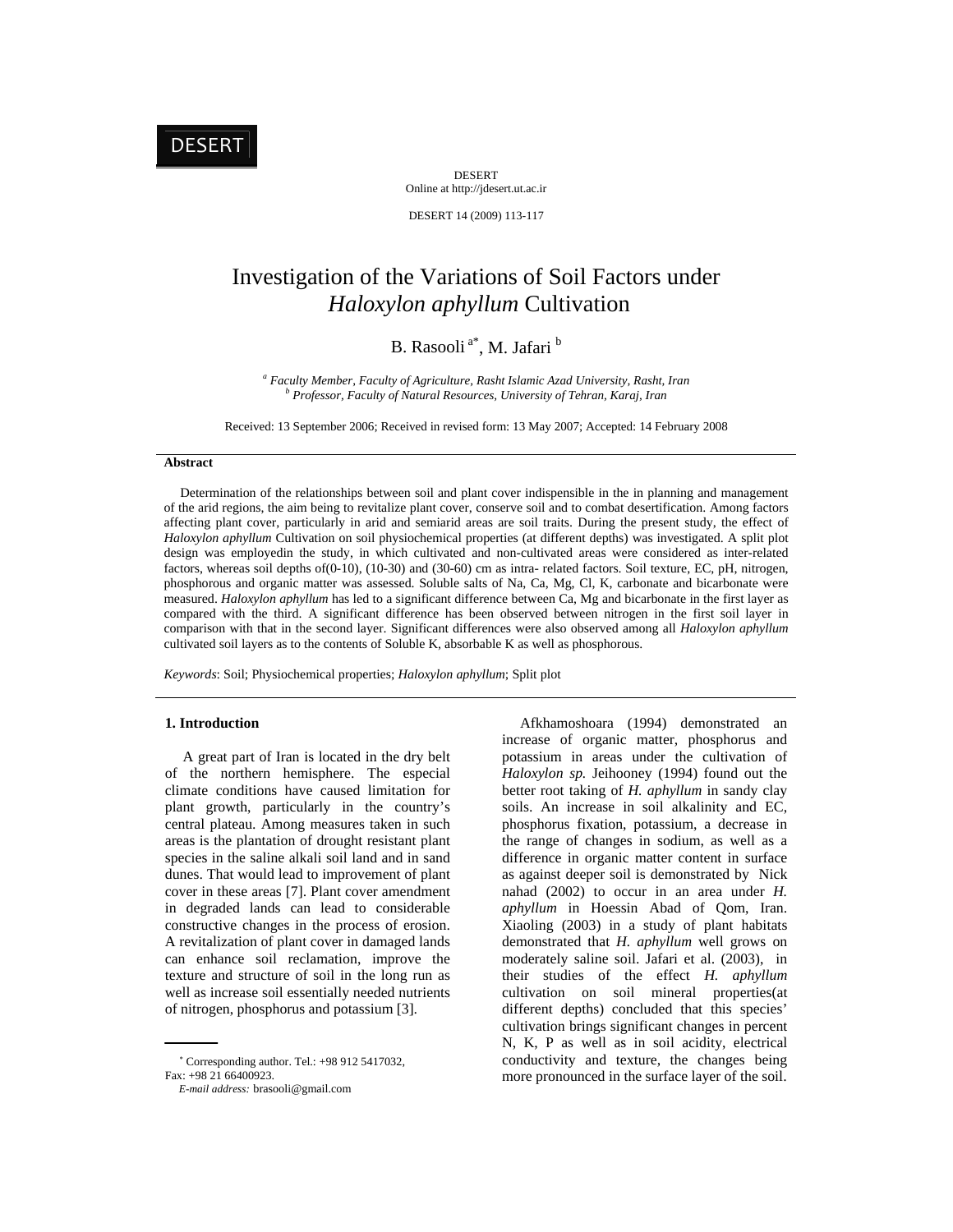### **2. Materials and Methods**

 The area under study is the surrounding of the city of Qom. About 1100 ha of the area has been planted by *H. aphyllum* in 1990 by the Department of Forestry. The average annual rainfall of the area is 155.7 mm. The area is considered as desert according to Emberger method and on the basis of Demartton method it is among dry areas. Sampling was carried out through a split plot design according to Table 1. Cultivated and uncultivated areas (distinguished on the basis of presence or absence of planted samplings) were considered as interrelated factors, whereas the depths (0-10), (10-30) and (30-60) cm as intra-related factors. For analysis of data ANOWA (mixed factorial) along with pair comparison tests were employed using SPSS software.

Table 1. Statistical model of the plan based on split plot design

| Interrelated factors            |                 | A1              |                 |                 | A <sub>2</sub>  |                 |
|---------------------------------|-----------------|-----------------|-----------------|-----------------|-----------------|-----------------|
| Intrarelated factors            | B1              | B <sub>2</sub>  | B <sub>3</sub>  | B1              | B <sub>2</sub>  | B <sub>3</sub>  |
| H. <i>aphyllum</i> planted (A1) | S1              | S1              | S1              | S1              | S1              | S1              |
| Control $(A2)$                  | S <sub>2</sub>  | S <sub>2</sub>  | S <sub>2</sub>  | S <sub>2</sub>  | S <sub>2</sub>  | S <sub>2</sub>  |
| Depth $1$ (B1)                  | S3              | S3              | S3              | S <sub>3</sub>  | S <sub>3</sub>  | S3              |
| Depth $2(B2)$                   | S <sub>4</sub>  | S <sub>4</sub>  | S <sub>4</sub>  | S <sub>4</sub>  | S <sub>4</sub>  | S4              |
| Depth $3(B3)$                   | S <sub>5</sub>  | S5              | S5              | S5              | S5              | S5              |
| Replication (Si)                | S6              | S6              | S6              | S6              | S6              | S6              |
|                                 | S7              | S7              | S7              | S7              | S7              | S7              |
|                                 | S8              | S8              | S8              | S8              | S8              | S8              |
|                                 | S9              | S9              | S9              | S <sub>9</sub>  | S <sub>9</sub>  | S9              |
|                                 | S <sub>10</sub> | S <sub>10</sub> | S <sub>10</sub> | S <sub>10</sub> | S <sub>10</sub> | S <sub>10</sub> |
|                                 | S <sub>11</sub> | S <sub>11</sub> | S <sub>11</sub> | S11             | S <sub>11</sub> | S <sub>11</sub> |
|                                 | S <sub>12</sub> | S <sub>12</sub> | S <sub>12</sub> | S <sub>12</sub> | S <sub>12</sub> | S <sub>12</sub> |

Soil factors assessed include: texture, OM, pH, Ca, Mg, K, Na, N, P, Cl, EC, carbonate and bicarbonate

#### **3. Results**

 Results are presented in two sections. In the first section, the differences among various factors at different soil depths in the cultivated area and uncultivated soils are stated and presented in Table 2. The second section is comprised of a pair comparison of means that are of a difference of significance. The results of pair test are presented in Table 3.

 Table 2. The significance of the difference among the assessed factors in two areas (three depths) Assessed factor Intra-effect Interaction Intra-effect Interaction df F Sig df F Sig df F Sig pH 2 1.914 0.16 1 0.103 0.75 2 2.119 0.132 EC(dsm-1) 2 2.73 0.07 1 0.093 0.763 2 3.48 0.039\* Na(meg.gr.1-1) 2 1.2 0.3 1 0.001 1 2 1.52 0.23 Ca(meq.gr.l-1) 2 4.2 0.01\*\* 1 0.094 0.762 2 1.3 0.28 Mg(meq.gr.l-1) 2 3.87 0.028\* 1 0.008 0.932 2 1.212 0.307 P(meq.gr.l-1) 2 9.31 0.001<sup>\*\*</sup> 1 1.87 0.185 2 6.657 0.003<sup>\*\*</sup> Absorbable K(ppm)  $\begin{array}{cccccc} 2 & 9.01 & 0.001^{**} & 1 & 0.001 & 0.997 & 2 & 3.1 & 0.053 \\ \hline 0.00\% & 2 & 1.249 & 0.297 & 1 & 0.166 & 0.688 & 2 & 1.059 & 0.355 \end{array}$ OM% 2 1.249 0.297 1 0.166 0.688 2 1.059 0.355 Silt% 2 1.247 0.297 1 0.028 0.868 2 10.844 0.001<sup>\*\*</sup> Clay% 2 2.2 0.123 1 0.517 0.480 2 5.234 0.001\*\* Sand% 2 0.108 0.898 1 0.029 0.867 2 3.02 0.059 Dissolved K(meq.gr.l-1) 2 10.11 0.001\*\* 1 4.167 0.05 2 1.88 0.164 Carbonate(meq.gr.l-1) 2 0.543 0.585 1 0.002 0.963 2 1.61 0.211 Bicarbonate(meq.gr.l-1) 2 3.5 0.05\* 1 0.007 0.935 2 0.763 0.472<br>Cl(meq.gr.l-1) 2 2.031 0.143 1 0.172 0.683 2 1.2 0.311 Cl(meq.gr.l-1) 2 2.031 0.143 1 0.172 0.683 2 1.2 0.311 N% 2 5.2 0.001\*\* 1 6.533 0.018\* 2 .569 0.57

 According to Table 2, the factors N and soluble K are significantly different for cultivated and non- cultivated areas at a 95% level of significance. This indicates the efficacy of *H. aphyllum* cultivation on intereffectual factors. As far as intra-effectual factors (various depths of cultivated areas) are concerned, there

are significant differences observed for Ca, N, P, absorbable K and soluble K at 99% level and for Mg and bicarbonate at 95% level. As for interaction between species and depth, it is demonstrated that interaction exists between depth and species of *H. aphyllum*, for the variable factors of EC, P, silt and clay.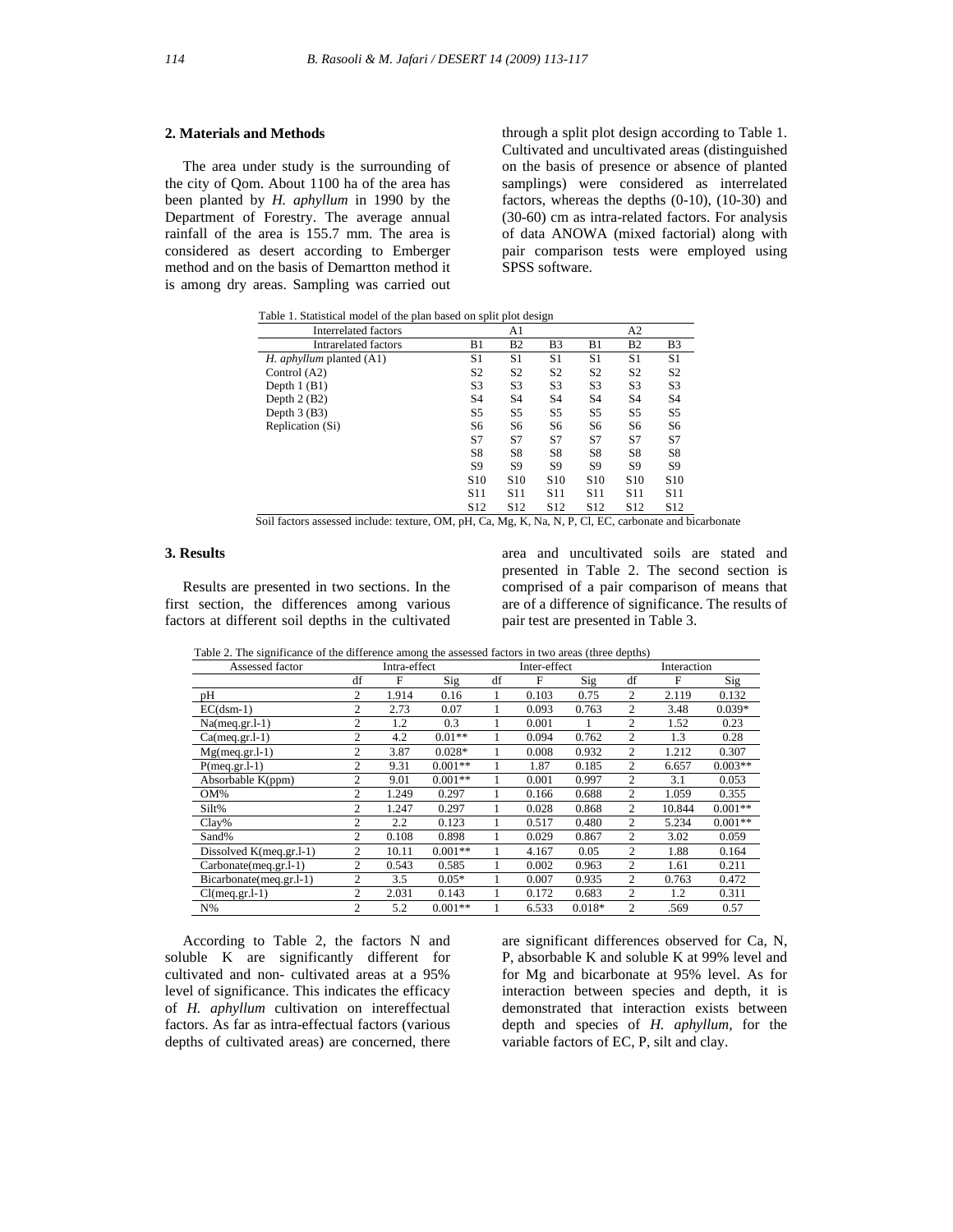| Factor                  | Depth          | Depth compared | Mean Difference | Standard deviation | $\mathrm{Si}\mathrm{g}$ | Factor               | Depth          | Depth compared          | Mean Difference | Standard deviation | $\mathbf{Sig}$ |
|-------------------------|----------------|----------------|-----------------|--------------------|-------------------------|----------------------|----------------|-------------------------|-----------------|--------------------|----------------|
| Calcium                 | 1              | $\sqrt{2}$     | $-2.571$        | 6.072              | 0.676                   |                      | 1              | $\sqrt{2}$              | $0.577*$        | 0.168              | 0.002          |
|                         |                | $\overline{3}$ | $-27.1*$        | 15.64              | 0.027                   |                      |                | $\overline{3}$          | $0.494*$        | 0.147              | 0.003          |
|                         | $\overline{2}$ |                | 2.571           | 6.072              | 0.676                   | potassium<br>Soluble | $\overline{c}$ |                         | $-.577*$        | 0.168              | 0.002          |
|                         |                | 3              | $-24.529$       | 17.012             | 0.055                   |                      |                | 3                       | 0.8333          | 0.090              | 0.364          |
|                         | 3              | 1              | $27.1*$         | 15.64              | 0.027                   |                      | 3              | $\mathbf{1}$            | $-0.494$        | 0.147              | 0.003          |
|                         |                | $\overline{2}$ | 24.529          | 17.012             | 0.055                   |                      |                | $\overline{2}$          | 0.8333          | 0.090              | 0.364          |
|                         | 1              | $\overline{c}$ | $-1.612$        | 6.988              | 0.820                   |                      | 1              | $\overline{2}$          | 2.979           | 1.918              | 0.135          |
|                         |                | 3              | $-27.456*$      | 16.826             | 0.037                   |                      |                | $\overline{\mathbf{3}}$ | 2.958*          | 1.730              | 0.032          |
|                         | $\overline{2}$ | 1              | 1.612           | 6.988              | 0.820                   |                      | $\overline{c}$ | $\mathbf{1}$            | $-2.979$        | 1.918              | 0.135          |
| Magnesium               |                | 3              | $-25.843$       | 19.044             | 0.073                   | HCO3                 |                | 3                       | 0.979           | 1.134              | 0.397          |
|                         | 3              | 1              | 27.456*         | 16.826             | 0.037                   |                      | 3              | 1                       | $-2.958*$       | 1.73               | 0.032          |
|                         |                | $\overline{2}$ | 25.843          | 19.044             | 0.073                   |                      |                | $\overline{2}$          | $-0.979$        | 1.134              | 0.397          |
| Phosphorous             | 1              | $\overline{c}$ | 2.074           | 1.219              | 0.103                   | Nitrogen             | 1              | $\overline{c}$          | $7.95*$         | 0.019              | 0.001          |
|                         |                | $\overline{3}$ | 4.569*          | 0.861              | 0.001                   |                      |                | $\overline{\mathbf{3}}$ | 3.87            | 0.028              | 0.180          |
|                         | $\overline{2}$ | 1              | $-2.074$        | 1.219              | 0.103                   |                      | $\overline{2}$ | $\mathbf{1}$            | $-7.950*$       | 0.019              | 0.001          |
|                         |                | 3              | 2.496*          | 1.073              | 0.03                    |                      |                | 3                       | $-4.079$        | 0.026              | 0.129          |
|                         | 3              | 1              | $-4.569*$       | 0.861              | 0.001                   |                      | 3              | 1                       | $-3.871$        | 0.028              | 0.180          |
|                         |                | $\overline{2}$ | $-2.496*$       | 1.073              | 0.03                    |                      |                | $\overline{c}$          | 4.079           | 0.026              | 0.126          |
| Absorbable<br>potassium | 1              | $\overline{c}$ | 165.00*         | 69.973             | 0.028                   |                      |                |                         |                 |                    |                |
|                         |                | 3              | 236.25*         | 64.005             | 0.001                   |                      |                |                         |                 |                    |                |
|                         | $\overline{2}$ | 1              | $-165*$         | 69.973             | 0.028                   |                      |                |                         |                 |                    |                |
|                         |                | 3              | 71.250*         | 28.090             | 0.019                   |                      |                |                         |                 |                    |                |
|                         | 3              | 1              | $-206.25*$      | 64.005             | 0.001                   |                      |                |                         |                 |                    |                |
|                         |                | $\overline{2}$ | $-71.250*$      | 28.090             | 0.019                   |                      |                |                         |                 |                    |                |

Table 3. The paired comparison of the means which were significantly different in the study

 Paired comparisons indicate the amounts of Ca, Mg and HCO3 were significant (95%) at the first and third depths in the *H. aphyllum* area. This test also revealed that nitrogen content were significant in the first and second depths. show also calcium, magnesium, bicarbonate were significant in the first and the third depths. Soil nitrogen content in the *H. aphyllum* area was significantly more the first depth (0-10cm) as compared with the 2nd and  $3<sup>rd</sup>$  depths. N contents in the 2nd and 3rd depths soil depth were not significantly different. Absorbable K was shown to be significantly (95%) high in the first layer of soil as compared with the 2nd and 3rd depths. Also bicarbonate content in the *H. aphyllum* treated soil was significantly (95%) high in the first as compared with the second and third depths of soil. These variations are presented in Fig. 1.

### **4. Discussion and conclusions**

 A survey of soil in the *H. aphyllum* cultivated area indicates the fact that the surface layer contains the highest amounts of N, soluble K, absorbable K as well as bicarbonate, the amounts being significantly different than those in the 2nd and 3rd soli layers. *H. aphyllum* cultivation has not had any considerable effect on the mentioned features, as far as lower depths of soil are concerned. A uniform decreasing trend of the above soil chemical contents from the upper to lower soil depths has also been observed. Afkhamoshoara (1994), Niknehad (2002) have also demonstrated increase in N and soluble as well as absorbable K in the surface layer of soil. This could be due to decomposition of plant remains on the surface soil and micro organism' activity on the one hand and the surface soil in the central parts of Iran being alkaline as well as high in K on the other. Calcium and Mg contents are high in the  $3<sup>rd</sup>$  depth than the other two layers. In contrast with other soli chemicals, plantation of *H. aphyllum* has not had any effect on surface soil Ca and Mg content. The amounts of Ca and Mg have showed an increasing trend towards the bottom layers of soil. This could be due to solubility of these elements in water leading to their immigration to and accumulation in the lower soil layers. There is an irregular trend observed in phosphorous variation in different soil layers: while Afkhamoshoara (1996) and Niknahad (2002) have observed in Hossein Abad (Qom) that plantation of *H. aphyllum* has caused an increase in P content as well as its fixation in soil.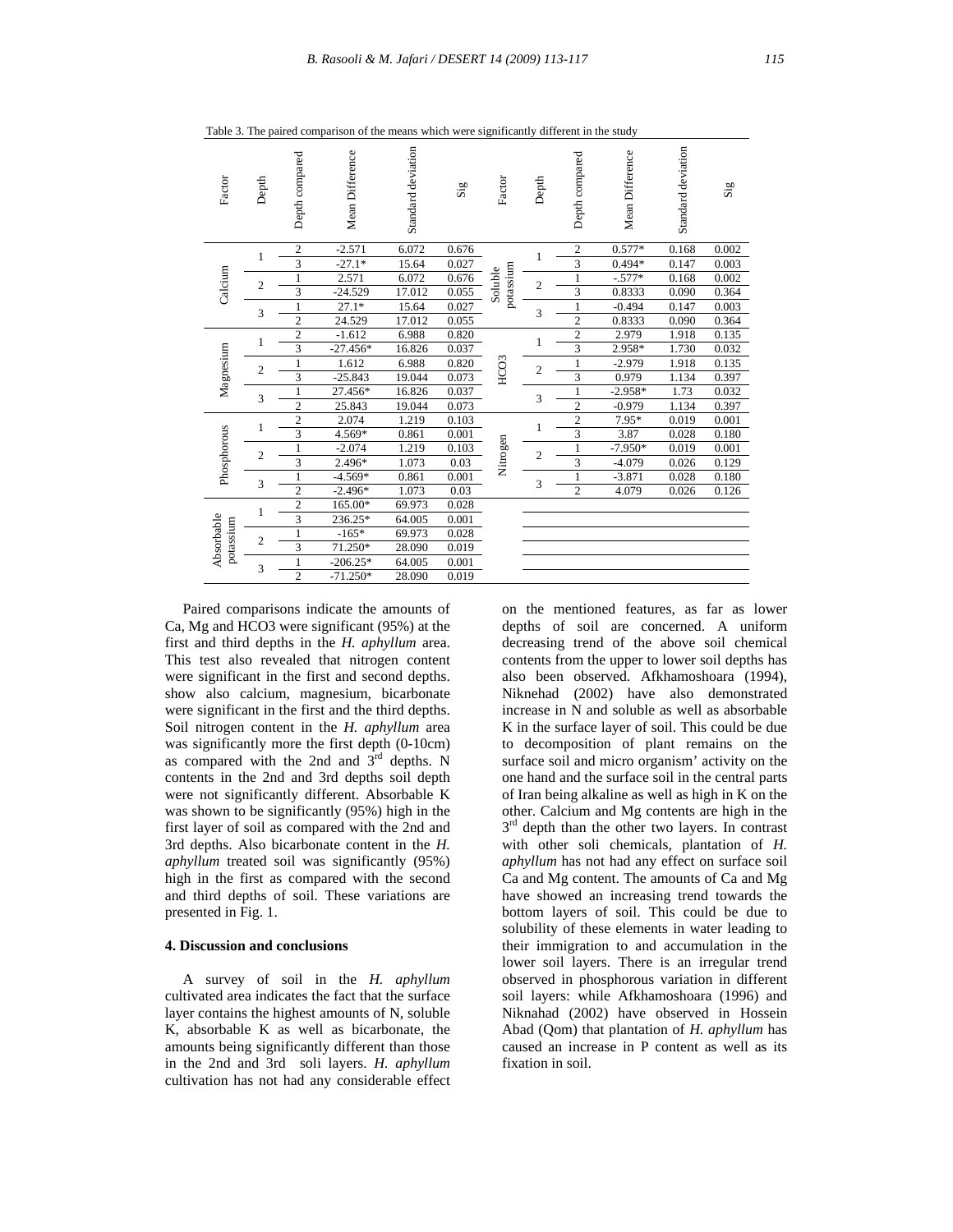

Fig. 1. Trend of variation factors at different depths